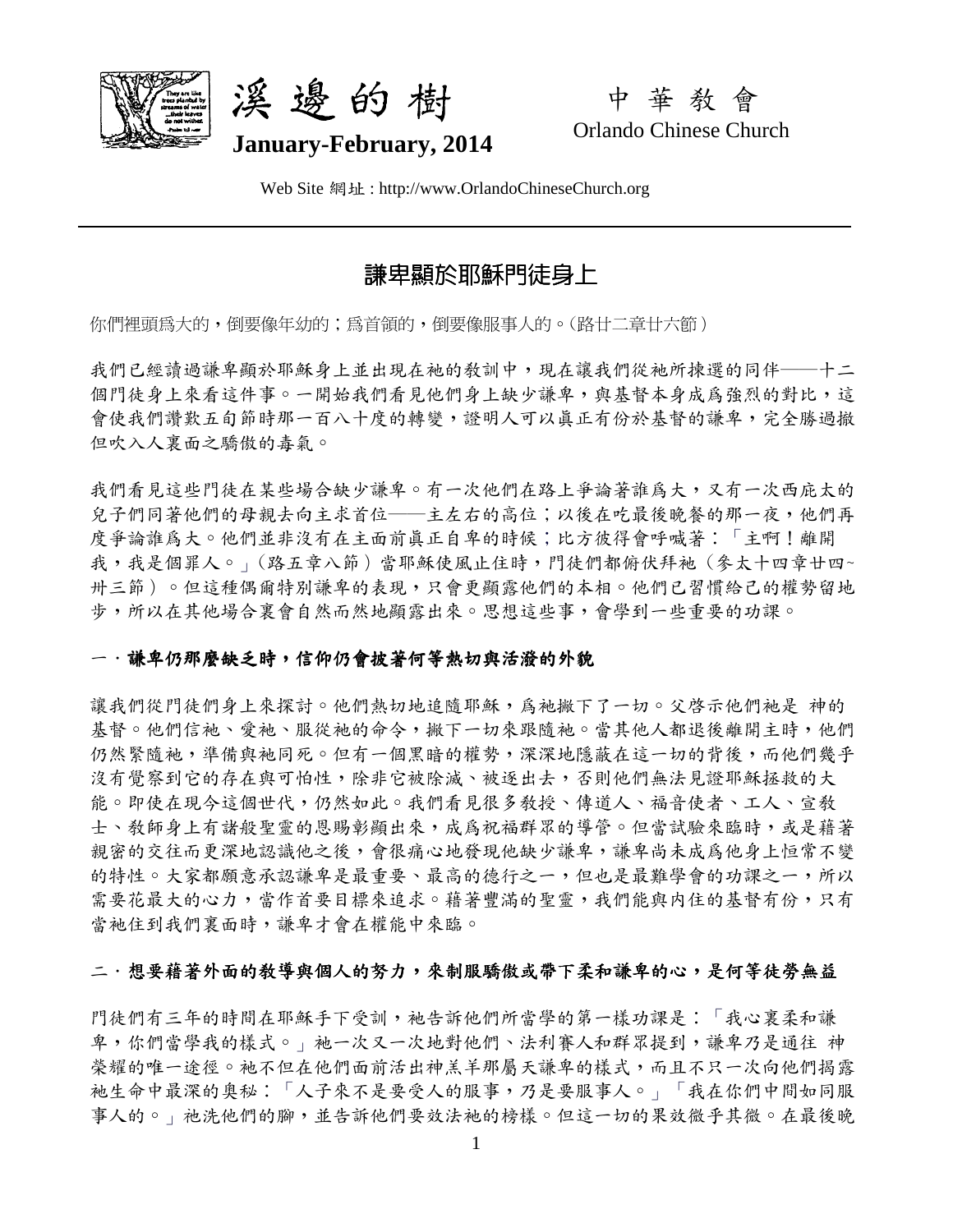餐時,他們仍爭論著誰為大。他們一定常常努力要學好這功課,也下定決心不要再傷祂的心, 然而一切終歸徒然。藉此他們和我們都上了一堂必修課,深知趕出驕傲之魔不是藉著外面的教 導,甚至基督對他們的教誨,似乎沒有影響;不是藉著辯論,不管論證多麼具説服力;不是使 人感覺到謙卑的美麗,不管這感覺多麼深刻,也不是靠個人的決心與努力,不管這人是多麼地 誠心而認真。若撒但趕逐撤但,只會帶進更大的惡勢力。只有藉著聖靈的權能,神把那屬天謙 卑的新性情啓示在我們裏面以取代老舊的性情,並讓這新性情那麼真實地成為我們自身的一部 分,如同老舊的性情那般根深蒂固時,才能帶來果效。

#### 三.只有藉著內住的基督,帶著祂屬天的謙卑住到我們裏面,我們才會真的謙卑下來。

我們的驕傲是從一個人——亞當來的,照樣謙卑也必須從另一個人來。驕傲在我們裏面,用一 種可怕的勢力轄管著我們,因為它就是我們的己、我們的天性。謙卑也一樣必須在我們裏面, 成為我們的己、我們的天性。過去我們怎樣自然而然、輕而易舉地表現出驕傲來,照樣我們也 必須,也一定可以表現出謙卑來。正如經上所應許的︰罪在「那裏」(包括心)顯多;恩典就更 顯多了(羅五廿十節)。基督給門徙的一切教導,以及門徒一切枉然的努力乃必經步驟,使祂能 夠在神聖的權能裏進入他們裏面,賜予並作成祂所敎導他們要追求的。祂藉著死敗壞了魔鬼的 權勢,挪除了罪,成全了永遠的救贖。在祂的復活裏,祂從父那裏領受了一個全新的生命,是 帶著 神權能的人的生命,能交通給人、進入人裏面,以屬天的權能更新並充滿他們的生命。 衪一升天,就領受了父的靈,從此以後衪可以藉著聖靈做衪在地上時不能做的事,只能夠與衪 所愛的人合而為一,實際地為他們活出應有的生命來,以致他們能夠像祂一樣謙卑地活在父面 前,因為是祂自己活在他們裏面,一呼一吸都是祂。五旬節那一天,祂在聖靈裏顯降,並佔有 他們。以往一切的預備工作,使他們悔改、相信,藉著教導激發他們的渴慕與盼望,如今藉著 五旬節經歷所帶來的巨大轉變而得以成全。雅各、彼得和約翰的生命與書信,都見證出他們的 改變,受苦耶穌的柔和謙卑之靈,實實在在地佔有他們。

對這些事我們當說什麼呢?在我的讀者群眾當中,一定反應不一。有些人也許從未特別思想這 件事,故無法立刻瞭解這生命問題對教會和其每一個肢體事關重大。也許有些人因著自己的缺 乏而產生定罪感,試盡各樣方法要努力解決這問題,結果卻失敗了,以致灰心喪志。其他人也 許能夠快樂地見證說他們得著了屬靈的祝福與能力,卻從未悔悟到他們身上有缺欠,是周圍的 人看得清清楚楚的。也許還有一些人能夠見證主已給他們這恩典,使他們得著釋放與勝利,然 而祂仍必須指敎他們所當學的何其多,他們可以從耶穌的豐滿裏領受得更多。不管我們是哪一 種人,我都要極力地籲請所有的人更深地認定謙卑在基督教信仰裏,佔有獨一無二的地位,只 要祂的謙卑尚未被認為是祂最大的榮耀、最首要的命令、最高的福祉,則敎會與信徒根本不可 能成為基督所要的樣式。讓我們深深地思想這件事:當門徒們仍那麼缺少謙卑這項恩典時,外 表卻看起來大有長進,所以求神不要叫我們滿足於其衪的恩賜,免得我們永遠無法領悟 神不 彰顯其權能、不動大工的秘密原因是——缺少謙卑這項恩典。只有當我們像神兒子一樣,真正 知道且表現出憑著自己不能做什麼時,神才作一切。

當内住的基督在信徒的經歷裏占著應有的地位時,教會才會披上美麗的外袍,教師和信徒身上 才會表現出謙卑這神聖、美麗的性情來。(慕安得烈)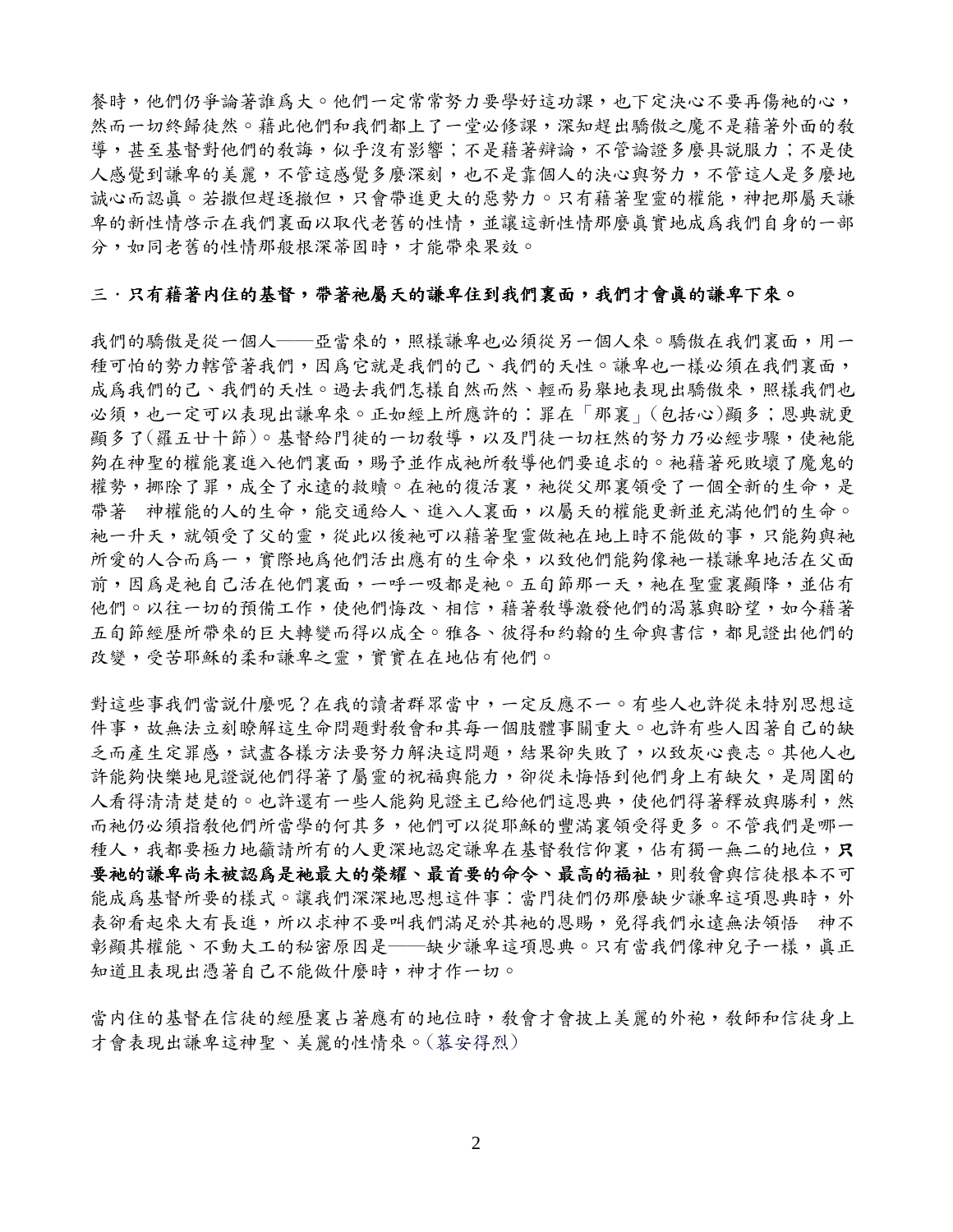## 謙卑顯於每日生活中

不愛他所看見的弟兄,就不能愛沒有看見的神。(約壹四章廿節)

這是何等嚴肅的說法,我們對 神的愛必須用每天與人交接時所流露的愛來衡量,如果在日常 生活與同伴交接的試驗中失敗了,證明我們對 神的愛是虛假的。就謙卑而言,亦是如此。我 們很容易想到要謙卑在 神面前,然而只有在人面前謙卑,才足以證明我們在 神面前的謙卑 是真實的,並證明謙卑已居住在我們裏面,成為我們的性情,我們實在像基督一樣不顯揚自己 的名聲。當一個人的心在 神的同在裏俯伏,謙卑已成為生命之靈而非想到 神或禱告時裝出 來的樣子時,必然會在與弟兄們交接時流露出來。這是一個相當重要的功課:唯一真屬於我們 的謙卑,不是禱告時在 神面前力圖表現出來的,而是要帶出禱告室,顯於日常行為中。每日 生活中微不足道的小事都具有永恆的重要性,乃關乎永恆的試驗,足以顯明真正盤踞在我們裏 面的態度為何。在最不留意的剎那間,我們所表現出來的,才真是我們的本相。若想認識謙卑 的人,要知道謙卑人的言行,必須在平凡的日常生活中觀察他。

這不正是耶穌的教導嗎?祂是在門徒們爭論著誰爲大,在法利賽人喜愛筵席和會堂的首位時, 在洗門徒的腳以作榜樣時,教導他們謙卑的功課。如果在人面前不顯出謙卑,則在 神面前的 謙卑算不得什麼。

連保羅也是這樣教導。他寫信給羅馬人說:「恭敬人,要彼此推讓。」「不要志氣高大,倒要 俯就卑微的人,不要自以為聰明。」(羅十二章十、十六節)他對哥林多人提到「愛」,一切 愛都是以謙卑作根基的:「不自誇、不張狂……不求自己的益處、不輕易發怒」(林前十三章 四、五節)。他對加拉太人說:「總要用愛心互相服事。……不要貪圖虛名,彼此惹氣,互相嫉 妒。」(加五章十三、廿六節)以弗所書的前三章論到屬天生命講得太好,但緊接著他說: 「凡事謙虛、溫柔、忍耐,用愛心互相寬容。」「常常感謝父 神,又當有敬畏基督的心彼此 順服。」(弗四章二節;五章廿、廿一節)又對腓立比人說:「凡事不可結黨,不可貪圖虛浮 的榮耀,只要存心謙卑,各人看別人比自己強。」(腓二章三、五、七、八節)他對歌羅西人 則說:「要有憐憫、恩慈、謙虛、溫柔、忍耐的心。……彼此包容、彼此饒恕,主怎樣饒恕了你 們,你們也要怎樣饒恕人。」(西三章十二、十三節)真正謙卑的心思必顯明於我們彼此之間 的關係與彼此對待的態度上。在 神面前的謙卑是預備好我們能以耶穌的謙卑對待同伴,否則 在 神面前的謙卑沒有什麼價值。願這些話照亮我們,使我們多多思想「顯於每日生活中的謙 卑」。

謙卑人力求時時遵循這規則:「恭敬人,彼此推讓!互相服事,各人看別人比自己強,彼此順 服。」一般人常會問一個問題:當我們看見別人在智慧、聖潔、天然的恩賜和領受恩典這些方 面還不如我們時,怎麼有可能看別人比自己強呢?這問題一發出,就證明我們對謙卑的心認識 得何其少。真實的謙卑乃是在 神的光中,看見自己一無是處,遂同意向己告別、把己趕出 去,讓 神成為一切。當人這樣做以後,就能夠說:我失去己而找到了你,再也不跟別人比較 了。在 神的同在裏,我們交出了屬乎己的每一個思想,持著一無所有的態度顯在人面前,不 再為自己求什麼。我們是 神的僕人,也為 神的緣故而作眾人之僕。一個忠心的僕人也許比 他的主人更聰明,然而他仍舊持著作僕人的真實態度。謙卑人就是這樣看待每一個 神的孩 子,不管他多麼軟弱或卑微,仍然恭敬他,而且把他當作王之子一般地禮讓他。洗門徒腳的那 一位,把謙遜之靈放在我們裏面,使我們真正願意居最末位且以彼此服事為樂。

3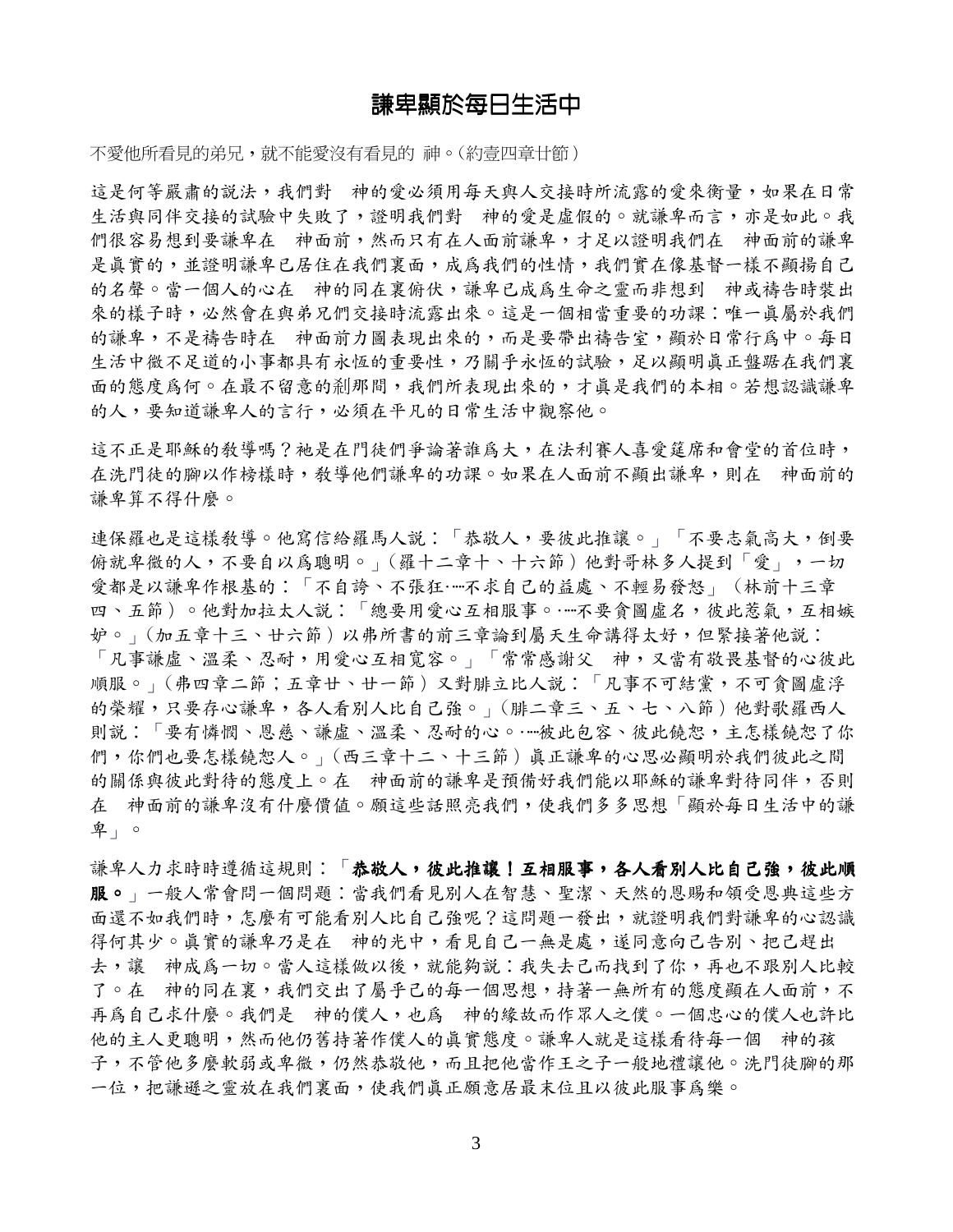謙卑人不會嫉妒、忌恨。當別人先他而升高、蒙福時,他能夠讚美 神。他能夠容忍別人受稱 讚而自己被遺忘,因為在 神面前,他已學會和保羅同說:「我算不了什麼。」他已領受了耶 穌的靈作他的生命,不求自己的喜悅、不求自己的榮耀。

當煩躁與易怒的試探來襲時,當周圍同作基督徒的人發出尖刻的思想與話語時,謙卑人在心中 常有主的命令,也在生活中實行主的命令:「要彼此包容,彼此饒恕,主怎樣饒恕了你們,你 們也要怎樣饒恕人。」他已經明白披戴主耶穌就是穿上憐憫、恩慈、謙虛、溫柔、忍耐。耶穌 已取代己,所以我們有可能彼此饒恕像主饒恕我們一般」。「謙卑」不僅存於輕看自己的言語 和思想中,而且是像保羅所說的「有謙卑的心」,這心被憐憫、恩慈、溫柔、忍耐團團圍住。 神羔羊身上的標誌就是謙和、柔美。

基督徒追求更高之生命經歷時,常落入一種危險裏:以追求更合乎人性,更具有男子氣概的德 行 (像勇敢、快樂、輕看世界、熱誠、自我犧牲等) 為目標並樂在其中──其實連古老的斯多 亞主義者也教導並操練這些。而耶穌從天上帶下來的那些更深、更溫柔、更神聖、更屬天的恩 典,與祂的十字架和向己死有密切的關係,也是祂在地上最先敎導的事——虛心(靈裏貧窮)、 柔和、謙卑、卑微──卻很少被人想到或重看。讓我們存 (穿上) 憐憫、恩慈、謙虛、溫柔、 忍耐的心,讓我們不但在拯救靈魂的熱誠上,證明我們像基督,也要在與弟兄們的交往上,表 現出彼此包容、彼此饒恕,像主饒恕我們一樣。

基督徒們!務要思想聖對謙卑人的描繪,問問我們的弟兄和世人,他們有沒有從我們身上看 見經上的書像。讓我們把讀過的每一節經文,當作 神要作成在我們身上的應許,讓我們把每 一句話當作聖靈賜下新生的啓示,而滿心歡喜地接受。讓每一項失敗與缺乏促使我們更溫柔謙 虚地轉向那位柔和謙卑的 神之羔羊,確信祂就在我們心中執掌王權,祂的柔和謙卑就像一道 活水泉,湧流在我們裏面。

我還要重複前面說過的話。我深深覺得我們太不認識教會因著缺少屬天之謙卑所蒙受的損失。 神只能藉著一無所知、一無所有的器皿彰顯他的能力。不久以前,有一個滿有愛心與謙卑的基 督徒悲慟地道出他的心聲。在他所認識的許多不同宗派之教會裏,有些事情顯明他們太缺少愛 和容忍的精神。歐洲人 (注:作者自己是歐洲人) 都有他們自己的小圈子,當他們與其他意氣 不相投的人相處時,發現很難彼此容忍、彼此相愛;也無法用和平彼此聯絡以保守聖靈所賜合 而為一的心。那些應該成為他們的幫助與喜樂的人,反成為他們的眼中釘。這一切皆歸因於缺 少謙卑,不承認自己算不了什麼,不以自居末位、變成最小的爲樂,也不像耶穌一樣只要作別 人的僕人、幫助者、安慰者,不管別人是多麼的卑微、沒有價值。

為什麼快快樂樂把自己交給基督的人,發現很難把自己交托給弟兄?是不是應該怪教會呢?因 為教會裏太少教導人認識基督的謙卑是首要的德行,是聖靈所賜的一切恩典和能力中,最上好 的一樣。我們太不重視像基督那樣的謙卑並優先傳講,像基督所做的一樣,我們沒有把它當作 是非常必要且可能得著的恩典。但願我們不灰心、不氣餒。雖發現自己缺少這恩典,反激發我 們更多寄望於神。讓我們把每一個磨難我們、激怒我們的弟兄,看作神賜恩之工具,用以煉淨 我們,使我們有機會操練謙卑,這謙卑是耶穌——我們的生命——吹在我們裏面的。但願我們 有這樣的信心——神是一切,己是無有,當我們自視一無所有時,就能靠著神的大能,專心致 力於用愛心彼此服事。(慕安得烈)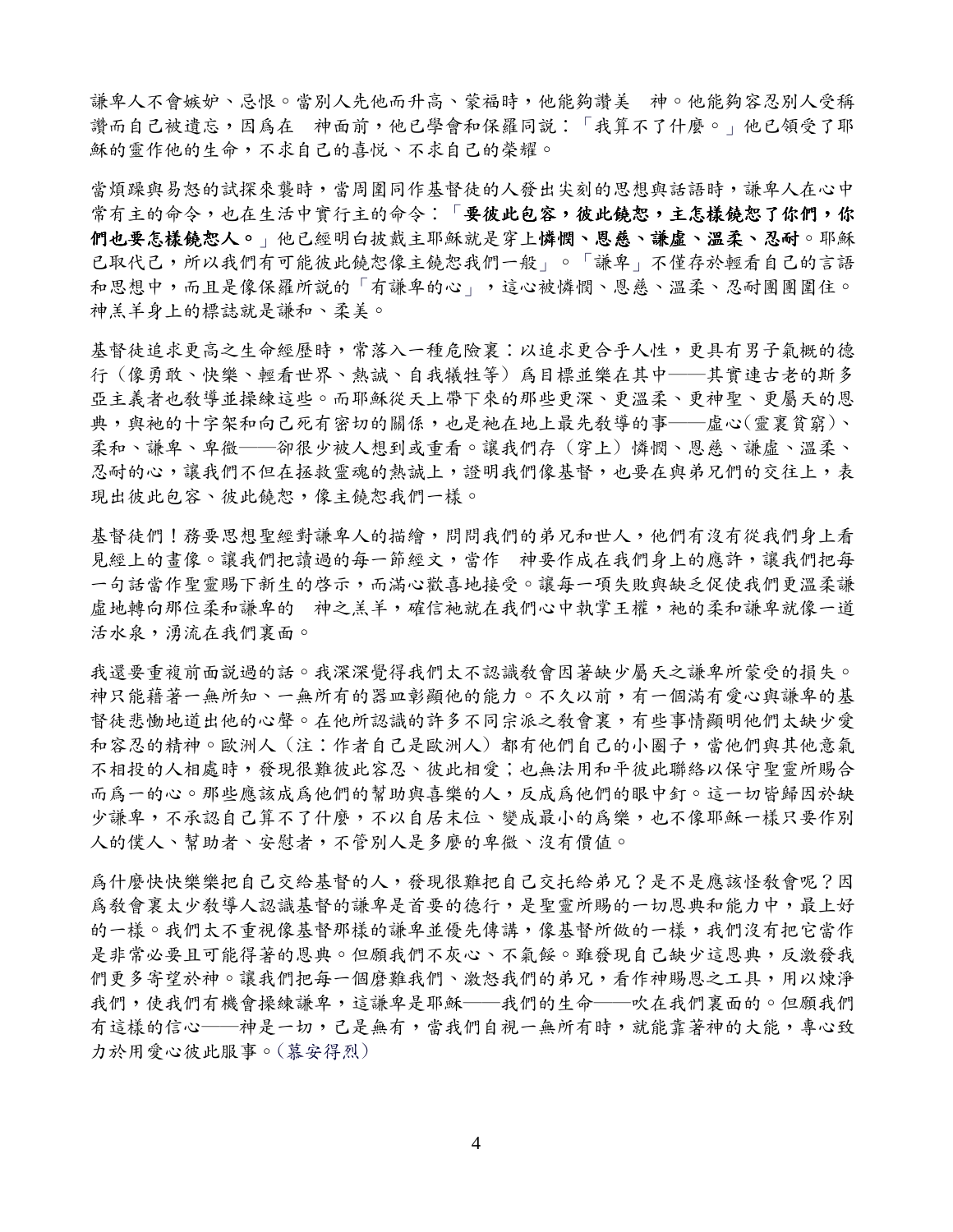# **HUMILITY IN THE DISCIPLES OF JESUS**

*"Let him that is chief among you be as he that does serve." Luke 22:26.* 

We have studied humility in the person and teaching of Jesus; let us now look for it in the circle of His chosen companions---the twelve apostles. If, in the lack of it we find in them, the contrast between Christ and men is brought out more clearly, it will help us to appreciate the mighty change which Pentecost wrought in them, and prove how real our participation can be in the perfect triumph of Christ's humility over the pride Satan had breathed into man.

In the texts quoted from the teaching of Jesus, we have already seen what the occasions were on which the disciples had proved how entirely wanting they were in the grace of humility. Once, they had been disputing on the way which of them should be the greatest. Another time, the sons of Zebedee with their mother had asked for the first places--the seat on the right hand and the left. And, later on, at the Supper table on the last night, there was again a contention which should be accounted the greatest. Not that there were not moments when they indeed humbled themselves before their Lord. So it was with Peter when he cried out, "Depart from me, Lord, for I am a sinful man." So, too, with the disciples when they fell down and worshipped Him who had stilled storm. But such occasional expressions of humility only bring out into stronger relief what was the habitual tone of their mind, as shown in the natural and spontaneous revelation given at other times of the place and the power of self. The study of the meaning of all this will teach us most important lessons.

First, How much there may be of earnest and active religion while humility is still sadly wanting. See it in the disciples. There was in them fervent attachment to Jesus. They had forsaken all for Him. The Father had revealed to them that He was the Christ of God. They believed in Him, they loved Him, they obeyed His commandments. They had forsaken all to follow Him. When others went back, they still clave to Him. They were ready to die with Him. But deeper down than all this there was a dark power, of the existence and the hideousness of which they were hardly conscious, which had to be slain and cast out, ere they could be the witnesses of the power of Jesus to save. It is even so still. We may find professors and ministers, evangelists and workers, missionaries and teachers, in whom the gifts of the Spirit are many and manifest, and who are the channels of blessing to multitudes, but of whom, when the testing time comes, or closer intercourse gives fuller knowledge, it is only too painfully manifest that the grace of humility, as an abiding characteristic, is scarce to be seen. All tends to confirm the lesson that humility is one of the chief and the highest graces; one of the most difficult of attainment; one to which our first and chief efforts ought to be directed; one that only comes in power, when the fullness of the Spirit makes us partakers of the indwelling Christ, and He lives within us.

Second, How impotent all external teaching and all personal effort is, to conquer pride or give the meek and lowly heart. For three years the disciples had been in the training school of Jesus. He had told them what the chief lesson was He wished to teach them: "Learn of Me, for I am meek and lowly in heart." Time after time He had spoken to them, to the Pharisees, to the multitude, of humility as the only path to the glory of God. He had not only lived before them as the Lamb of God in His divine humility, He had more than once unfolded to them the inmost secret of His life: "The Son of Man came not to be served, but to serve"; "I am among you as one that serves." He had washed their feet, and told them they were to follow His example. And yet all had availed but little. At the Holy Supper there was still the contention as to who should be greatest. They had doubtless often tried to learn His lessons, and firmly resolved not again to grieve Him. But all in vain! To teach them and us the much needed lesson, that no outward instruction, not even of Christ Himself; no argument however convincing; no sense of the beauty of humility, however deep; no personal resolve or effort, however sincere and earnest, can cast out the devil of pride. When Satan casts out Satan, it is only to enter afresh in a mightier, though more hidden power. Nothing can avail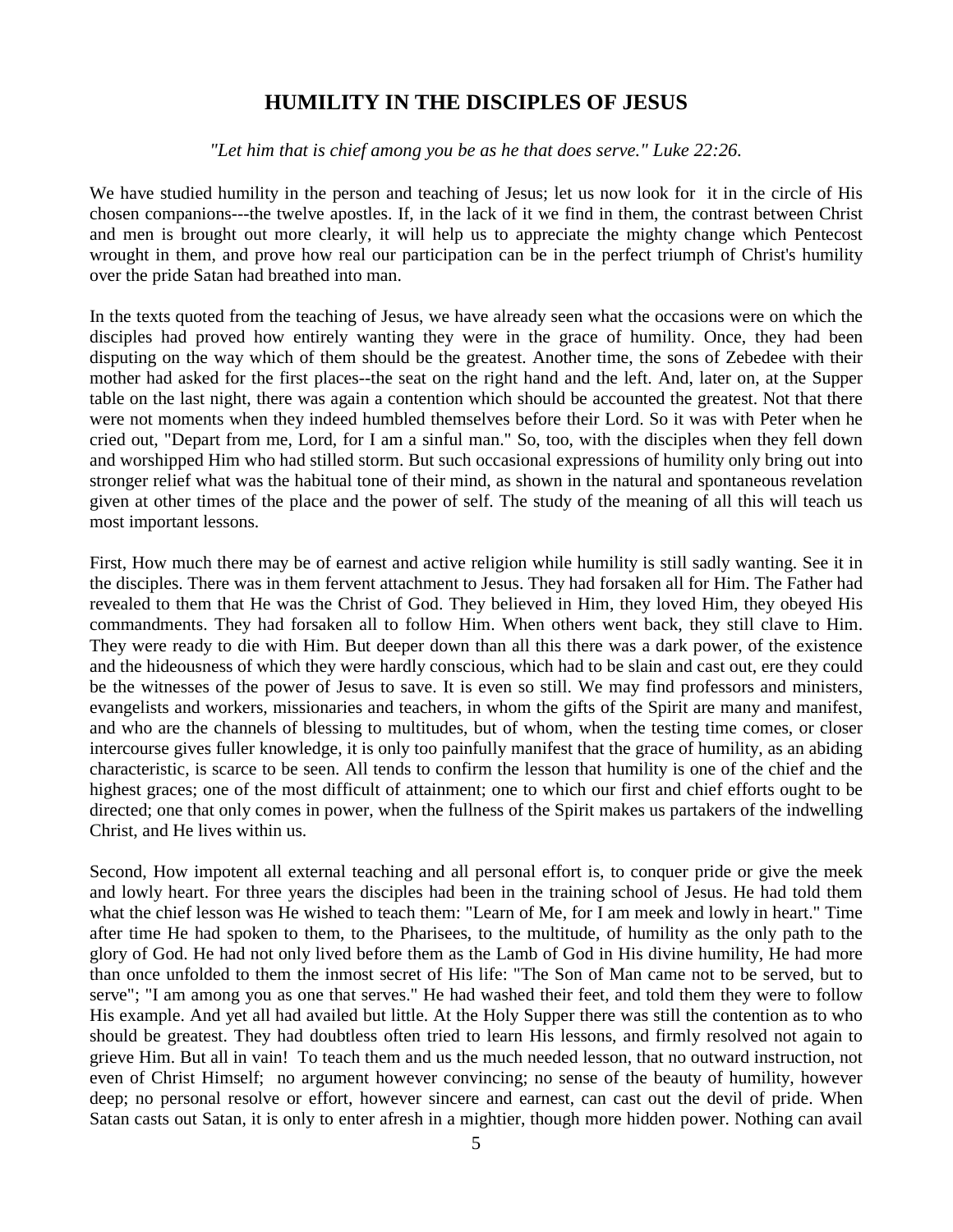but this, that the new nature in its divine humility be revealed in power to take the place of the old, to become as truly our very nature as that ever was.

Third, It is only by the indwelling of Christ in His divine humility that we become truly humble. We have our pride from another, from Adam; we must have our humility from another too. Pride is ours, and rules in us with such terrible power, because it is ourselves, our very nature. Humility must be ours in the same way; it must be our very self, our very nature. As natural and easy as it has been to be proud, it must be, it will be, to be humble. The promise is, "Where," even in the heart, "sin abounded, grace did abound more exceedingly." All Christ's teaching of His disciples, and all their vain efforts, were the needful preparation for His entering into them in divine power, to give and be in them what He had taught them to desire. In His death He destroyed the power of the devil, He put away sin, and effected an everlasting redemption. In His resurrection He received from the Father an entirely new life, the life of man in the power of God, capable of being communicated to men, and entering and renewing and filling their lives with His divine power. In His ascension He received the Spirit of the Father, through whom He might do what He could not do while upon earth, make Himself one with those He loved, actually live their life for them, so that they could live before the Father in a humility like His, because it was Himself who lived and breathed in them. And on Pentecost He came and took possession. The work of preparation and conviction, the awakening of desire and hope which His teaching had effected, was perfected by the mighty change that Pentecost wrought. And the lives and the of James and Peter and John bear witness that all was changed, and that the spirit of the meek and suffering Jesus had indeed possession of them.

What shall we say to these things? Among my readers I am sure there is more than one class. There may be some who have never yet thought very specially of the matter, and cannot at once realize its immense importance as a life question for the Church and its every member. There are others who have felt condemned for their shortcomings, and have put forth very earnest efforts, only to fail and be discouraged. Others, again, may be able to give joyful testimony of spiritual blessing and power, and yet there has never been the needed conviction of what those around them still see as wanting. And still others may be able to witness that in regard to this grace too the Lord has given deliverance and victory, while He has taught them how much they still need and may expect out of the fullness of Jesus. To whichever class we belong, may I urge the pressing need there is for our all seeking a still deeper conviction of the unique place that humility holds in the religion of Christ, and the utter impossibility of the Church or the believer being what Christ would have them be, as long as His humility is not recognized as His chief glory, His first command, and our highest blessedness. Let us consider deeply how far the disciples were advanced while this grace was still so terribly lacking, and let us pray to God that other gifts may not so satisfy us, that we never grasp the fact that the absence of this grace is the secret cause why the power of God cannot do its mighty work. It is only where we, like the Son, truly know and show that we can do nothing of ourselves, that God will do all.

It is when the truth of an indwelling Christ takes the place it claims in the experience of believers, that the Church will put on her beautiful garments and humility be seen in her teachers and members as the beauty of holiness. (Andrew Murray)

### **HUMILITY IN DAILY LIFE**

*"He that loves not his brother whom he has seen, how can he love God whom he has not seen?" 1 John 4:20.* 

What a solemn thought, that our love to God will be measured by our everyday intercourse with men and the love it displays; and that our love to God will be found to be a delusion, except its truth is proved in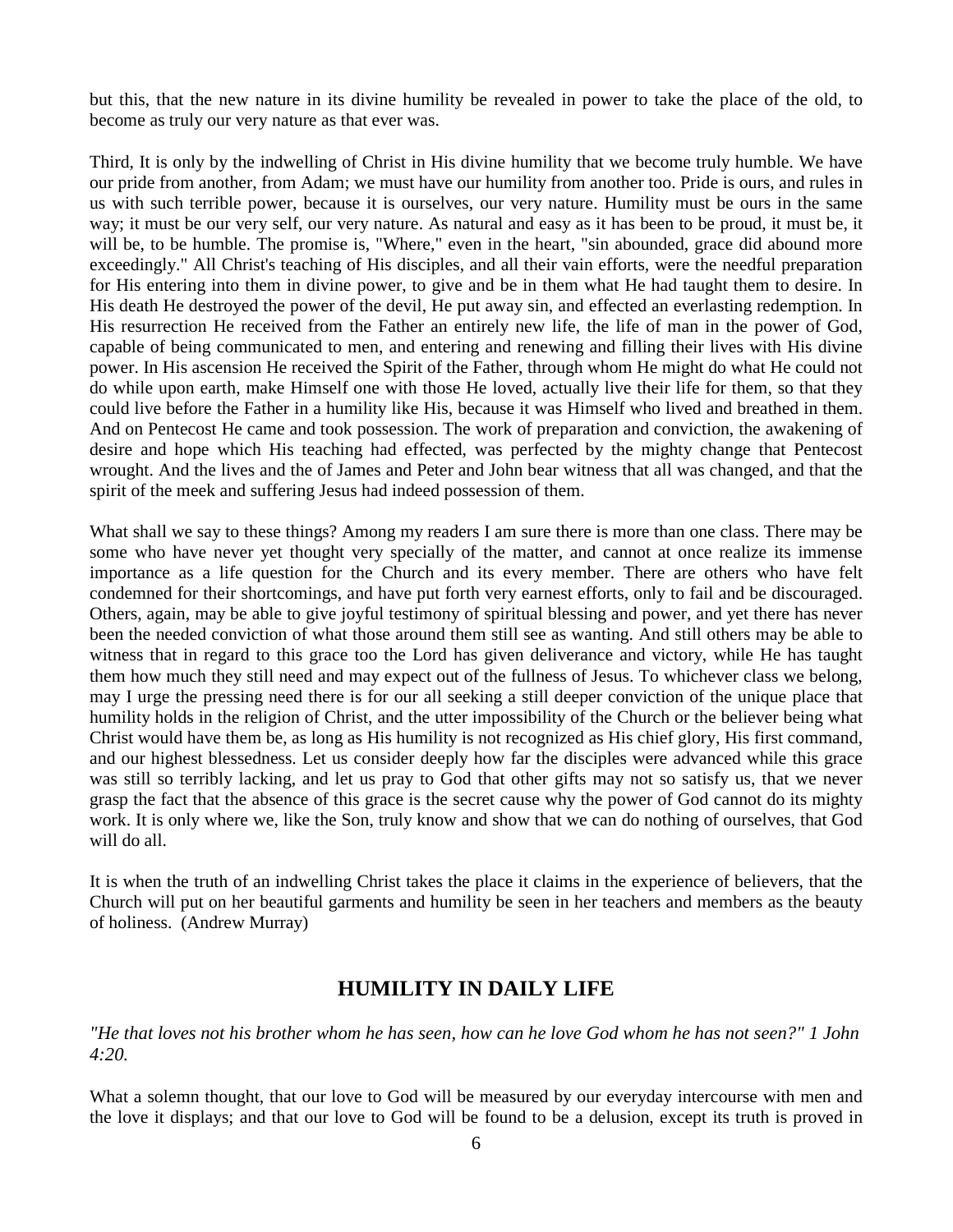standing the test of daily life with our fellowmen. It is even so with our humility. It is easy to think we humble ourselves before God: humility towards men will be the only sufficient proof that our humility before God is real; that humility has taken up its abode in us; and become our very nature; that we actually, like Christ, have made ourselves of no reputation. When in the presence of God lowliness of heart has become, not a posture we pray to Him, but the very spirit of our life, it will manifest itself in all our bearing towards our brethren. The lesson is one of deep import: the only humility that is really ours is not that which we try to show before God in prayer, but that which we carry with us, and carry out, in our ordinary conduct; the insignificances of daily life are the importances and the tests of eternity, because they prove what really is the spirit that possesses us. It is in our most unguarded moments that we really show and see what we are. To know the humble man, to know how the humble man behaves, you must follow him in the common course of daily life.

Is not this what Jesus taught? It was when the disciples disputed who should be greatest; when He saw how the Pharisees loved the chief place at feasts and the chief seats in the synagogues; when He had given them the example of washing their feet, that He taught His lessons of humility. Humility before God is nothing if not proved in humility before men.

It is even so in the teaching of Paul. To the Romans He writes: "In honor preferring one another"; "Set not your mind on high things, but condescend to those that are lowly." "Be not wise in your own conceit." To the Corinthians: "Love," and there is no love without humility as its root, "vaunts not itself, is not puffed up, seeks not its own, is not provoked." To the Galatians: "Through love be servants one of another. Let us not be desirous of vainglory, provoking one another, envying one another." To the Ephesians, immediately after the three wonderful chapters on the heavenly life: "Therefore, walk with all lowliness and meekness, with long-suffering, forbearing one another in love"; "Giving thanks always, subjecting yourselves one to another in the fear of Christ." To the Philippians: "Doing nothing through faction or vainglory, but in lowliness of mind, each counting other better than himself. Have the mind in you which was also in Christ Jesus, who emptied Himself, taking the form of a servant, and humbled Himself." And to the Colossians: "Put on a heart of compassion, humility, meekness, long-suffering, forbearing one another, and forgiving each other, even as the Lord forgave you." It is in our relation to one another, in our treatment of one another, that the true lowliness of mind and the heart of humility are to be seen. Our humility before God has no value, but as it prepares us to reveal the humility of Jesus to our fellow-men. Let us study humility in daily life in the light of these words.

The humble man seeks at all times to act up to the rule, "In honor preferring one another; Servants one of another; Each counting others better than himself Subjecting yourselves one to another." The question is often asked, how we can count others better than ourselves, when we see that they are far below us in wisdom and in holiness, in natural gifts, or in grace received. The question proves at once how little we understand what real lowliness of mind is. True humility comes when, in the light of God, we have seen ourselves to be nothing, have consented to part with and cast away self, to let God be all. The soul that has done this, and can say, So have I lost myself in finding You, no longer compares itself with others. It has given up forever every thought of self in God's presence; it meets its fellow-men as one who is nothing, and seeks nothing for itself; who is a servant of God, and for His sake a servant of all. A faithful servant may be wiser than the master, and yet retain the true spirit and posture of the servant. The humble man looks upon every, the feeblest and unworthiest, child of God, and honors him and prefers him in honor as the son of a King. The spirit of Him who washed the disciples' feet, makes it a joy to us to be indeed the least, to be servants one of another.

The humble man feels no jealousy or envy. He can praise God when others are preferred and blessed before him. He can bear to hear others praised and himself forgotten, because in God's presence he has learnt to say with Paul, "I am nothing." He has received the spirit of Jesus, who pleased not Himself, and sought not His own honor, as the spirit of his life.